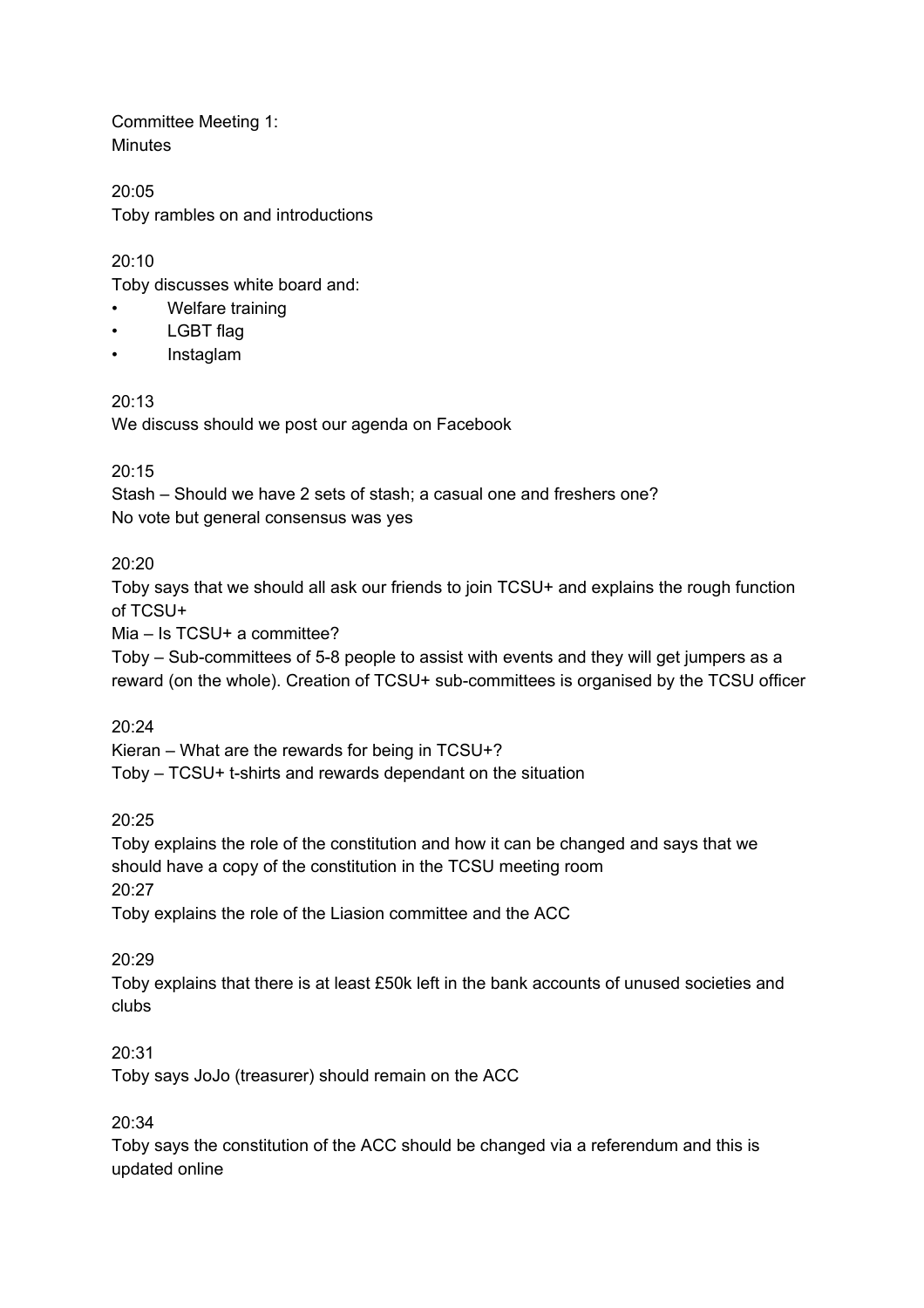# 20:35

Seb (Access Officer) proposes that we make a system where school trips can be easily organised to Trinity college by making a template for trips

# 20:37

Molly (Ents Officer) proposes an end of term bop similar to the Halloween bop Molly mentions that a computer in Clare Ents was broken but it is agreed that it is not the responsibility of TCSU to pay for a repair

Mia – Where will the bops be held?

Molly – Unknown maybe Clare cellars, Burrell's?

Toby – We could buy temporary flooring for Burrell's so it can be used as a bop room at a much lower expense but currently, the bar should be used

# 20:46

Toby says the garden party and Trin-ema should happen this year and that events should be held by the bar and TCSU should buy drinks rather than putting money behind the bar Toby says we should have a cocktail of the day (on certain days) of each week Seb proposes a Cindies formal whereby 2 bottles of wine and a meal are given to each student

## 20:51

Farzanna (Publicity Officer) proposes Instaglam

## 20:52

Mia (Environmental Officer) discusses the coming Green formal and that awareness should be raised through discussion with TCSU+ and opening a dialogue with the fellows Toby reminds us that getting fellows on board with TCSU would greatly help the function of **TCSU** 

## 20:54

Toby explains the use of the marquee in Neville's for Fresher's week and that we could have a bop room so the marquee was not needed

## 20:56

Hadi – Can TCSU subsidise formals like the BA society does?

Toby – The BA society does not subsidise them, the college does and it is not profitable but necessary

#### 20:59

Toby – Mia should be on the catering committee to ensure an environmental focus is maintained

## 21:00

Martin (Overseas Welfare Officer) proposes that storage should be available for students